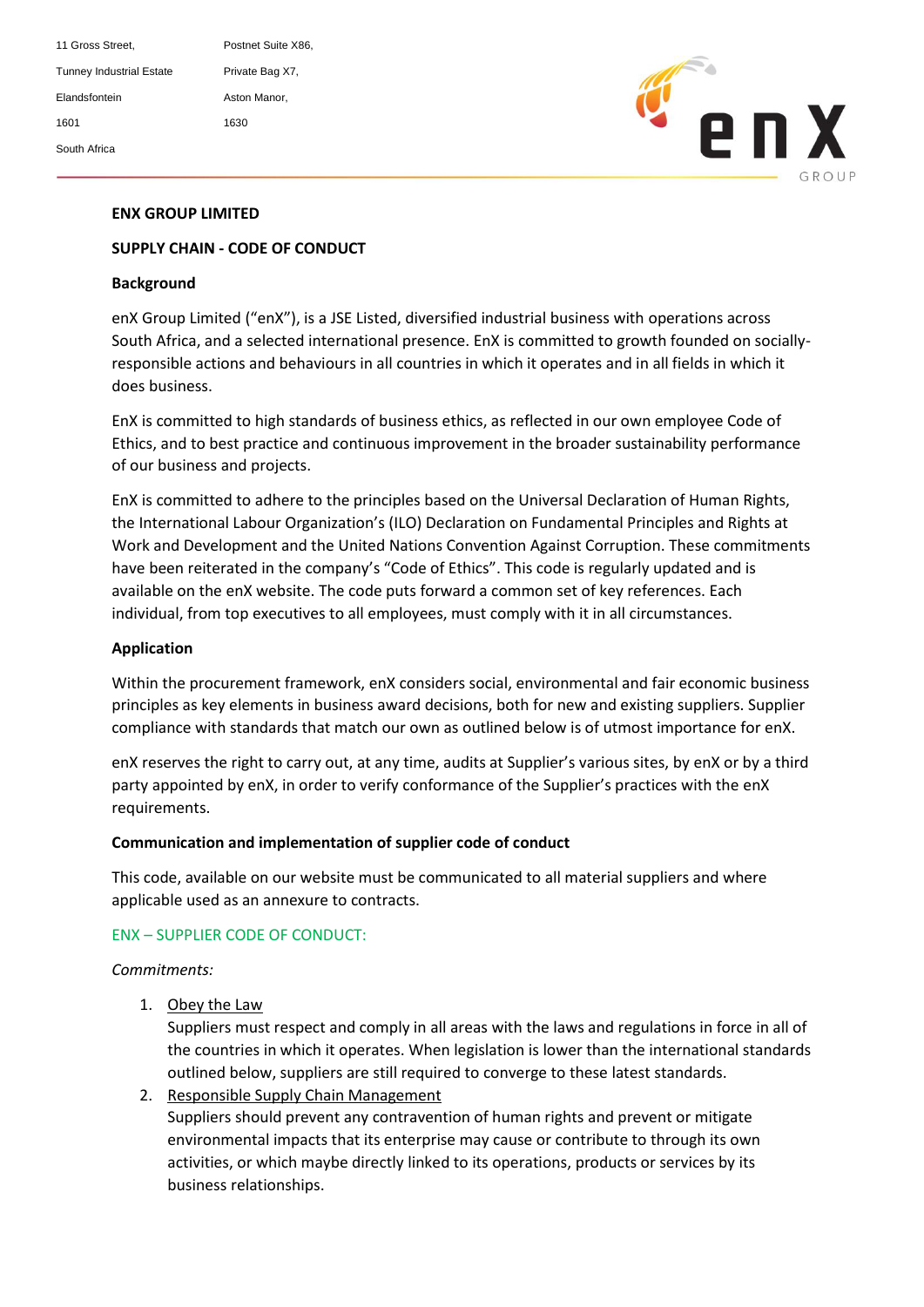| 11 Gross Street,                | Postnet Suite X86, |
|---------------------------------|--------------------|
| <b>Tunney Industrial Estate</b> | Private Bag X7,    |
| <b>Flandsfontein</b>            | Aston Manor.       |
| 1601                            | 1630               |
| South Africa                    |                    |



# Tel: (+27) 11 966 2000 *Labour & Social Policies:*

3. No Child Labour

Suppliers are prohibited from employing children in violation of the stipulations of the International Labour Organisation's convention (ILO Convention No's 138, 182). The minimum age for employment shall be the country legal minimum age, or the age for completing compulsory education in that country, whichever is higher.

4. No Forced Labour

Suppliers must not, under any circumstances, resort to forced or compulsory labour. Forced or compulsory labour is any work or service which is forced upon any person under the menace of a penalty and which the person has not entered into of his or her own free will.

5. Working Hours

Working hours (including overtime), as well as break times and periodic days off, shall be compliant with applicable laws & regulations, collective-bargaining agreements and international conventions.

6. Fair Wages

Suppliers shall comply with all applicable laws and regulations, including those relating to minimum wages, overtime hours and legally mandated benefits. In places where no legal requirement exists for defining a minimum wage, ILO Convention No 131 can serve as a basis for the definition. Workers must be paid in a fairly and timely manner.

7. Non-Discrimination and Equal Remuneration

Suppliers must not discriminate against any worker based on race, color, age, gender, sexual orientation, ethnicity, disability, religion, political affiliation, union membership, national origin, social origin, or marital status in hiring and employment practices such as applications for employment, promotions, rewards, access to training, job assignments, wages, benefits, discipline, termination and retirement.

8. Freedom of association

Suppliers must respect the right of workers to associate freely, form and join workers organization of their own choice, seek representation, and to bargain collectively, as permitted by and in accordance with the applicable laws and regulations.

9. Health and Safety

Suppliers shall ensure that the health and safety (H&S) risks to their policy holders, employees, contractors and members of the public which arise from its operations are reduced as far as is reasonably practicable. We require that our suppliers carry out their operations in a safe manner in line with relevant regulation, approved codes of practice and industry best practice and in a way that does not expose any person to the risk of injury or ill health. Accordingly, its chosen contractors or suppliers are expected to demonstrate a clear commitment to Health and Safety Management (H&S) and that they maintain effective policies and procedures.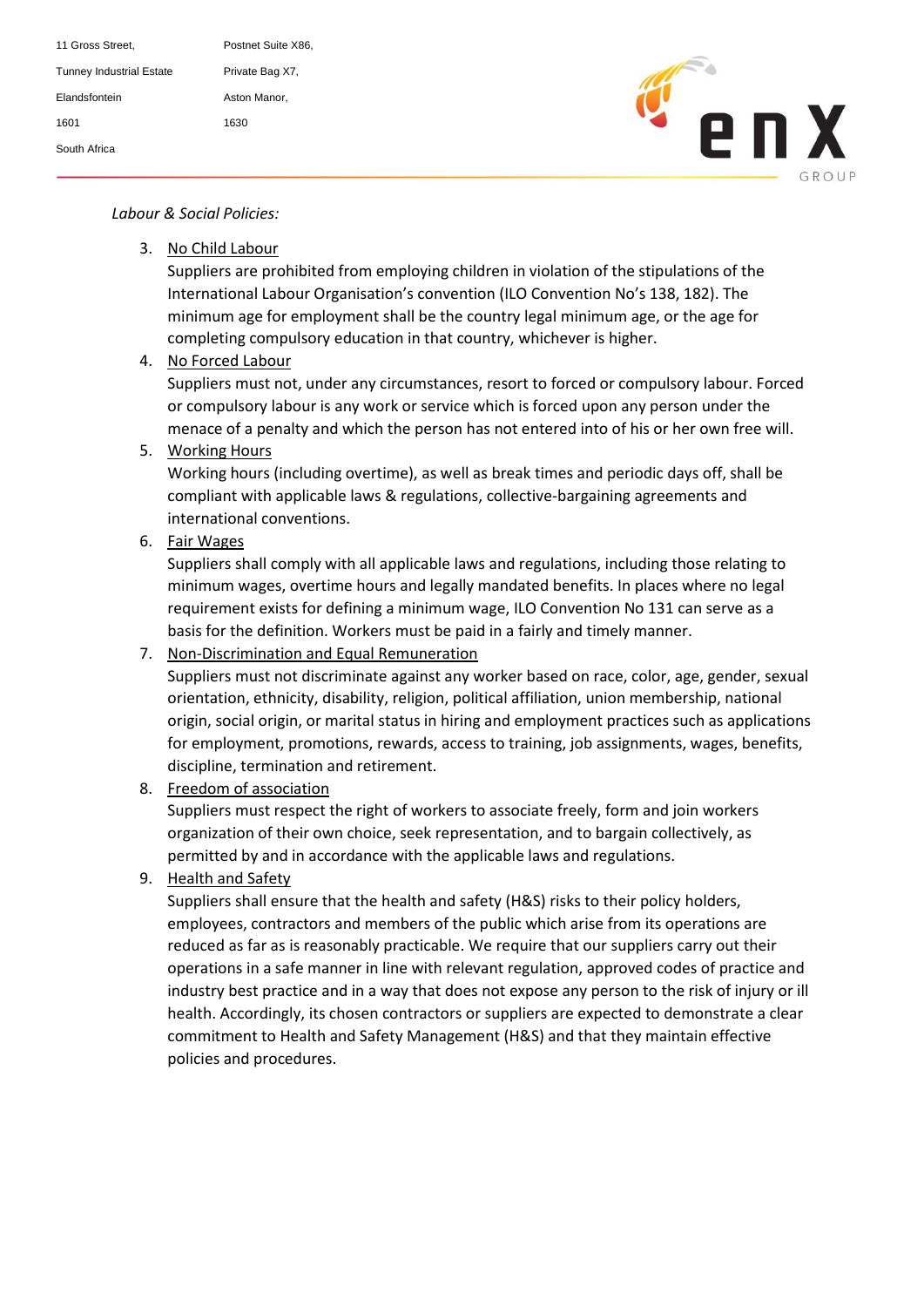11 Gross Street. Postnet Suite X86, Tunney Industrial Estate Private Bag X7, Elandsfontein **Aston Manor**, 1601 1630 South Africa



# Environment

### 10. Environmental Policy

Suppliers shall comply with all environmental laws and regulations and implement measures contributing to the protection of the environment. They should strive to minimize the adverse environmental impact of their products and services during the whole product life cycle: conception, development, production, transport, use and disposal or recycling.

Innovation & product life cycle: enX is particularly attentive to bringing to market, in all countries, vehicles with better standards of environmental performance and endeavors to research and promote innovative technical solutions contributing toward this.

Suppliers are expected, not only to consider the environmental impacts of their products during their design phase, but also in their production & procurement processes as well.

Natural resources preservation: Suppliers should be focus on reducing the use of raw materials and resources as well as to eliminate the waste produced by all its activities. This goal will be achieved through the improvement of production, maintenance and cleaning processes, modes of conservation and transportation, as well as the substitution, re-use and recycling of materials, design, process changes, innovations, etc.

Prohibited substances and materials: Products or parts bought from Suppliers by enX, whether they are standard or specifically-developed by the Suppliers for enX, must not contain any product, material or substance prohibited by the legislation or regulations applicable in the Suppliers' countries, and should be validated beforehand.

CO2 emission reductions: The Suppliers shall promote the development of technologies limiting CO2 emissions as well as energy saving and recycling solutions, and implement logistic strategies that minimize environmental impact.

### *Economic practices*

## 11. No Corruption & Bribery

Suppliers shall prevent and fight all forms of corruption, bribery, extortion and improper advantage, and comply with all applicable laws pertaining to these issues. Aligned to the enX "Code of Ethics," suppliers should not, directly or indirectly, offer, promise, give, demand or accept any bribe orother undue advantage, to enX employees, public officials or other private or public actors, with the intention to obtain or retain business or any other improper advantage.

### 12. Fair Business Practices

Suppliers shall strive for fair business practices, and in any case suppliers must comply with all applicable laws and regulations related to fair competition.